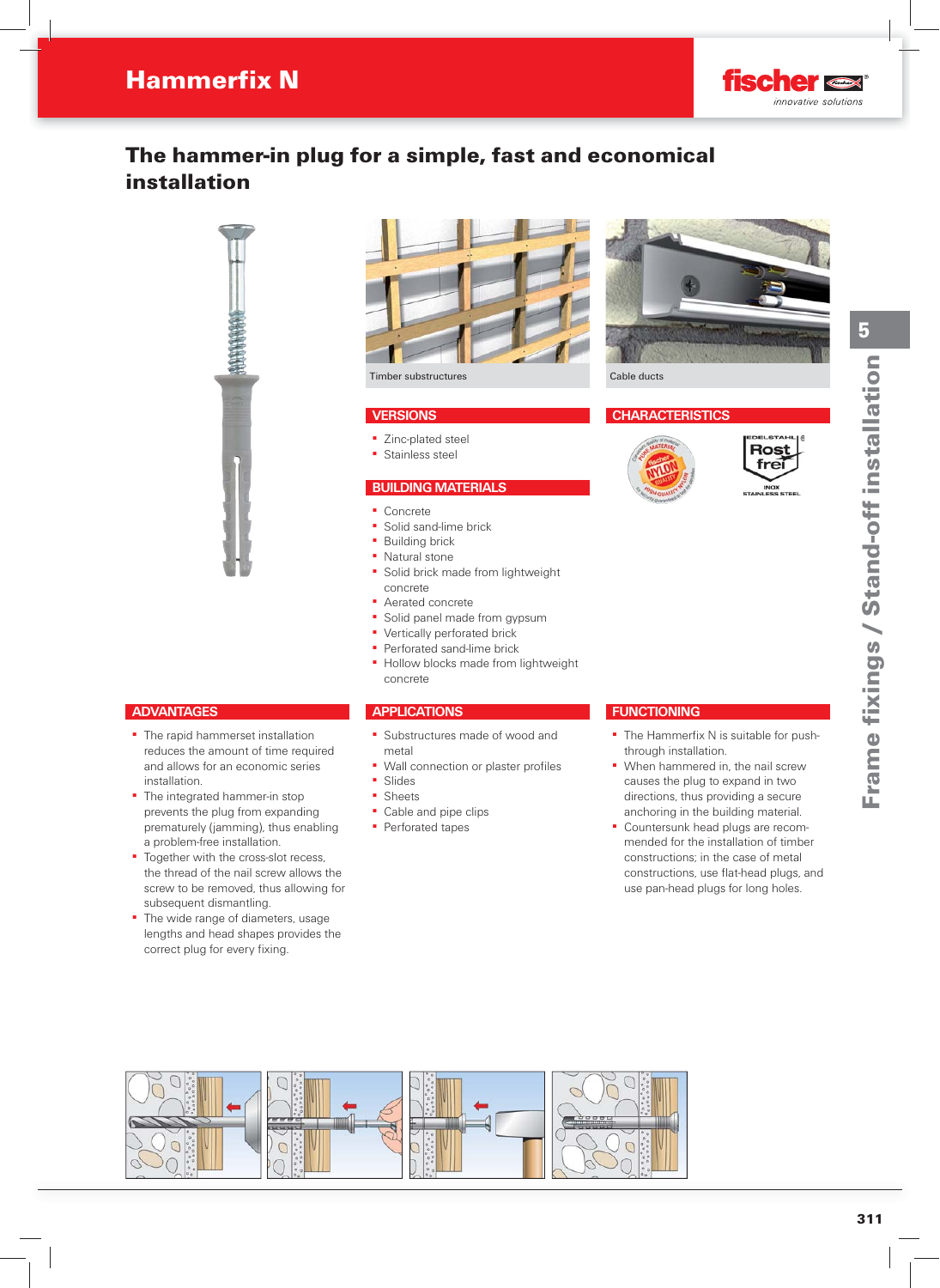



Hammerfix **N-S** with nail



Hammerfix **N-S A2** with stainless steel A2 nail



|                       | Zinc-plated     | <b>Stainless</b>         | <b>Drill hole</b> | <b>Effect.</b> ancho- | <b>Anchor length</b> | Min. drill hole              | <b>Max. fixture</b> | <b>Drive</b>    | Sales unit      |
|-----------------------|-----------------|--------------------------|-------------------|-----------------------|----------------------|------------------------------|---------------------|-----------------|-----------------|
|                       | steel           | steel A2                 | diameter          | rage depth            |                      | depth for<br>through fixings | thickness           |                 |                 |
|                       |                 |                          | dn                | $h_{\text{ef}}$       |                      | h <sub>2</sub>               | $t_{fix}$           |                 |                 |
|                       | Art.-No.        | Art.-No.                 | [mm]              | [mm]                  | [mm]                 | [mm]                         | [mm]                |                 | [pcs]           |
| <b>Item</b>           | gvz             | A2                       |                   |                       |                      |                              |                     |                 |                 |
| N 5 x 30/5 S (100)    | 050395 2 050370 |                          | 5                 | 25                    | 30                   | 45                           | 5                   | PZ <sub>2</sub> | 100             |
| N 5 x 40/15 S (100)   | 050351          |                          | 5                 | 25                    | 40                   | 55                           | 15                  | PZ <sub>2</sub> | 100             |
| N 5 x 50/25 S (100)   | 050352          | $\overline{\phantom{0}}$ | 5                 | 25                    | 50                   | 65                           | 25                  | P72             | 100             |
| N 6 x 40/10 S (50)    | 050354          | 050372                   | 6                 | 30                    | 40                   | 55                           | 10                  | PZ <sub>2</sub> | 50              |
| N 6 x 40/10 S (100)   | 048788          |                          | 6                 | 30                    | 40                   | 55                           | 10                  | PZ <sub>2</sub> | 100             |
| N 6 x 40/10 S (200)   | 513834 2)       |                          | 6                 | 30                    | 40                   | 55                           | 10                  | PZ <sub>2</sub> | 200             |
| N 6 x 60/30 S (50)    | 050355          | 050373                   | 6                 | 30                    | 60                   | 75                           | 30                  | PZ <sub>2</sub> | 50              |
| N 6 x 60/30 S (100)   | 048789          |                          | 6                 | 30                    | 60                   | 75                           | 30                  | PZ <sub>2</sub> | 100             |
| N 6 x 60/30 S (200)   | 513835 2)       | ÷                        | 6                 | 30                    | 60                   | 75                           | 30                  | PZ <sub>2</sub> | 200             |
| N 6 x 80/50 S (50)    | 050353          |                          | 6                 | 30                    | 80                   | 95                           | 50                  | PZ <sub>2</sub> | 50              |
| N 6 x 80/50 S (100)   | 048790          | ÷                        | 6                 | 30                    | 80                   | 95                           | 50                  | PZ <sub>2</sub> | 100             |
| N 6 x 80/50 S (200)   | 513836 2)       |                          | 6                 | 30                    | 80                   | 95                           | 50                  | PZ <sub>2</sub> | 200             |
| N 8 x 60/20 S (50)    | 050356          | 050374                   | 8                 | 40                    | 60                   | 75                           | 20                  | PZ3             | 50              |
| N 8 x 60/20 S (100)   | 048791          |                          | 8                 | 40                    | 60                   | 75                           | 20                  | PZ3             | 100             |
| N 8 x 80/40 S (50)    | 050358          | 050375                   | 8                 | 40                    | 80                   | 95                           | 40                  | PZ3             | 50              |
| N 8 x 80/40 S (100)   | 048792          |                          | 8                 | 40                    | 80                   | 95                           | 40                  | PZ3             | 100             |
| N 8 x 100/60 S (50)   | 050357          | 050376                   | 8                 | 40                    | 100                  | 115                          | 60                  | PZ3             | 50              |
| N 8 x 100/60 S (100)  | 048793          |                          | 8                 | 40                    | 100                  | 115                          | 60                  | PZ3             | 100             |
| N 8 x 120/80 S (50)   | 050359          | ÷                        | 8                 | 40                    | 120                  | 135                          | 80                  | PZ3             | 50              |
| N 8 x 120/80 S (100)  | 048794          | $\qquad \qquad -$        | 8                 | 40                    | 120                  | 135                          | 80                  | PZ3             | 100             |
| N 10 x 100/50 S (50)  | 050346 1)       | ÷                        | 10                | 50                    | 100                  | 115                          | 50                  | PZ3             | 50              |
| N 10 x 135/85 S (50)  | 050347 1)       | $\overline{\phantom{0}}$ | 10                | 50                    | 135                  | 150                          | 85                  | PZ3             | 50 <sup>°</sup> |
| N 10 x 160/110 S (50) | 050348 1)       | -                        | 10                | 50                    | 160                  | 175                          | 110                 | PZ3             | 50              |
| N 10 x 230/180 S (50) | 050335 1)       |                          | 10                | 50                    | 230                  | 245                          | 180                 | PZ3             | 50              |

1) not pre-assembled

2) also specially suitable for fischer pipe clips FC, see chapter electrical fixings.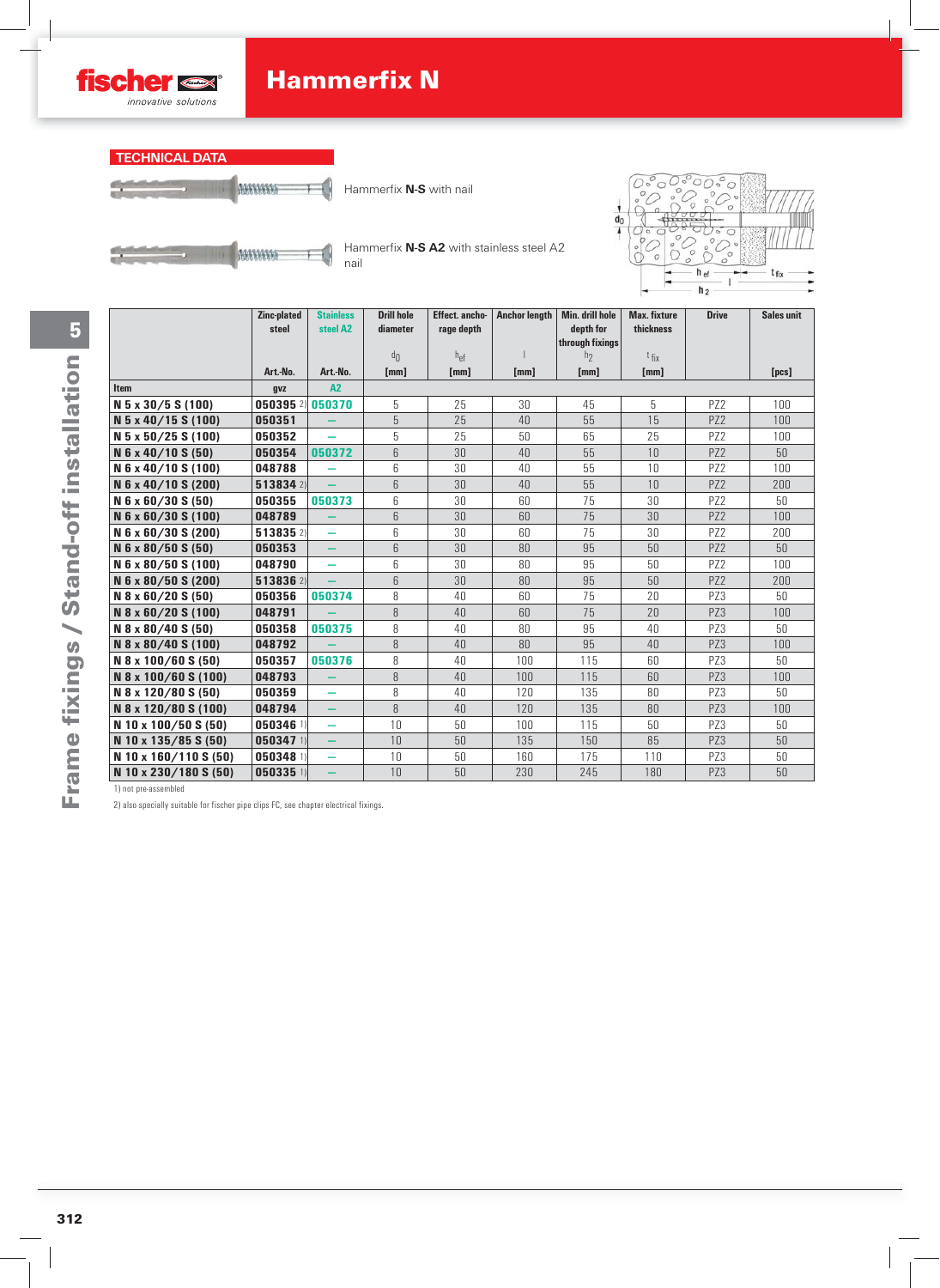

## **TECHNICAL DATA**



€

Hammerfix **N-F** with cylindrical head and nail



|                             |          | Drill hole diameter Effect. anchorage | depth            | <b>Anchor length</b> | <b>Min. drill hole</b><br>depth for through<br>fixings | <b>Max. fixture</b><br>thickness | <b>Drive</b>    | <b>Sales unit</b>  |
|-----------------------------|----------|---------------------------------------|------------------|----------------------|--------------------------------------------------------|----------------------------------|-----------------|--------------------|
| <b>Item</b>                 | Art.-No. | $d_{\Pi}$<br>[mm]                     | $h_{ef}$<br>[mm] | [mm]                 | h <sub>2</sub><br>[mm]                                 | $t_{fix}$<br>[mm]                |                 | [ <sub>pcs</sub> ] |
| N 5 x 25/1 F (100)          | 514872   | 5                                     | 25               | 25                   | 40                                                     |                                  | PZ <sub>2</sub> | 100                |
| N 5 x 25/1 F (200)          | 514873   | 5                                     | 25               | 25                   | 40                                                     | $\mathbf{1}$                     | PZ <sub>2</sub> | 200                |
| N 5 x 30/5 F (100)          | 513736   | 5                                     | 25               | 30                   | 45                                                     | 5                                | PZ <sub>2</sub> | 100                |
| N 5 x 30/5 F (200)          | 513739   | 5                                     | 25               | 30                   | 45                                                     | 5                                | PZ <sub>2</sub> | 200                |
| N 5 x 40/15 F (100)         | 513737   | 5                                     | 25               | 40                   | 55                                                     | 15                               | PZ <sub>2</sub> | 100                |
| N 5 x 40/15 F (200)         | 513740   | 5                                     | 25               | 40                   | 55                                                     | 15                               | PZ2             | 200                |
| N 5 x 50/25 F (100)         | 513738   | 5                                     | 25               | 50                   | 65                                                     | 25                               | PZ <sub>2</sub> | 100                |
| N 5 x 50/25 F (200)         | 513741   | 5                                     | 25               | 50                   | 65                                                     | 25                               | PZ <sub>2</sub> | 200                |
| N 6 x 35/5 F (100)          | 522948   | 6                                     | 30               | 35                   | 40                                                     | 5                                | PZ <sub>2</sub> | 100                |
| N 6 x 40/10 F (50)          | 513837   | 6                                     | 30               | 40                   | 55                                                     | 10                               | PZ <sub>2</sub> | 50                 |
| N 6 x 40/10 F (100)         | 513840   | 6                                     | 30               | 40                   | 55                                                     | 10                               | PZ2             | 100                |
| N 6 x 40/10 F (200)         | 513843   | 6                                     | 30               | 40                   | 55                                                     | 10                               | PZ <sub>2</sub> | 200                |
| N 6 x 60/30 F (50)          | 513838   | 6                                     | 30               | 60                   | 75                                                     | 30                               | PZ3             | 50                 |
| N 6 x 60/30 F (100)         | 513841   | 6                                     | 30               | 60                   | 75                                                     | 30                               | PZ <sub>2</sub> | 100                |
| N 6 x 60/30 F (200)         | 513844   | 6                                     | 30               | 60                   | 75                                                     | 30                               | PZ <sub>2</sub> | 200                |
| N 6 x 80/50 F (50)          | 513839   | 6                                     | 30               | 80                   | 95                                                     | 50                               | PZ3             | 50                 |
| N 6 x 80/50 F (100)         | 513842   | 6                                     | 30               | 80                   | 95                                                     | 50                               | PZ <sub>2</sub> | 100                |
| N 6 x 80/50 F (200)         | 513845   | 6                                     | 30               | 80                   | 95                                                     | 50                               | PZ <sub>2</sub> | 200                |
| N 8 x 60/20 F (50)          | 513697   | 8                                     | 40               | 60                   | 75                                                     | 20                               | PZ3             | 50                 |
| N 8 x 60/20 F (100)         | 513701   | 8                                     | 40               | 60                   | 75                                                     | 20                               | PZ3             | 100                |
| N 8 x 80/40 F (50)          | 513698   | 8                                     | 40               | 80                   | 95                                                     | 40                               | PZ3             | 50                 |
| N 8 x 80/40 F (100)         | 513702   | 8                                     | 40               | 80                   | 95                                                     | 40                               | PZ3             | 100                |
| N 8 x 100/60 F (50)         | 513699   | 8                                     | 40               | 100                  | 115                                                    | 60                               | PZ3             | 50                 |
| N 8 x 100/60 F (100) 513703 |          | 8                                     | 40               | 100                  | 115                                                    | 60                               | PZ3             | 100                |
| N 8 x 120/80 F (50)         | 513700   | 8                                     | 40               | 120                  | 135                                                    | 80                               | PZ3             | 50                 |
| N 8 x 120/80 F (100) 513704 |          | 8                                     | 40               | 120                  | 135                                                    | 80                               | PZ3             | 100                |